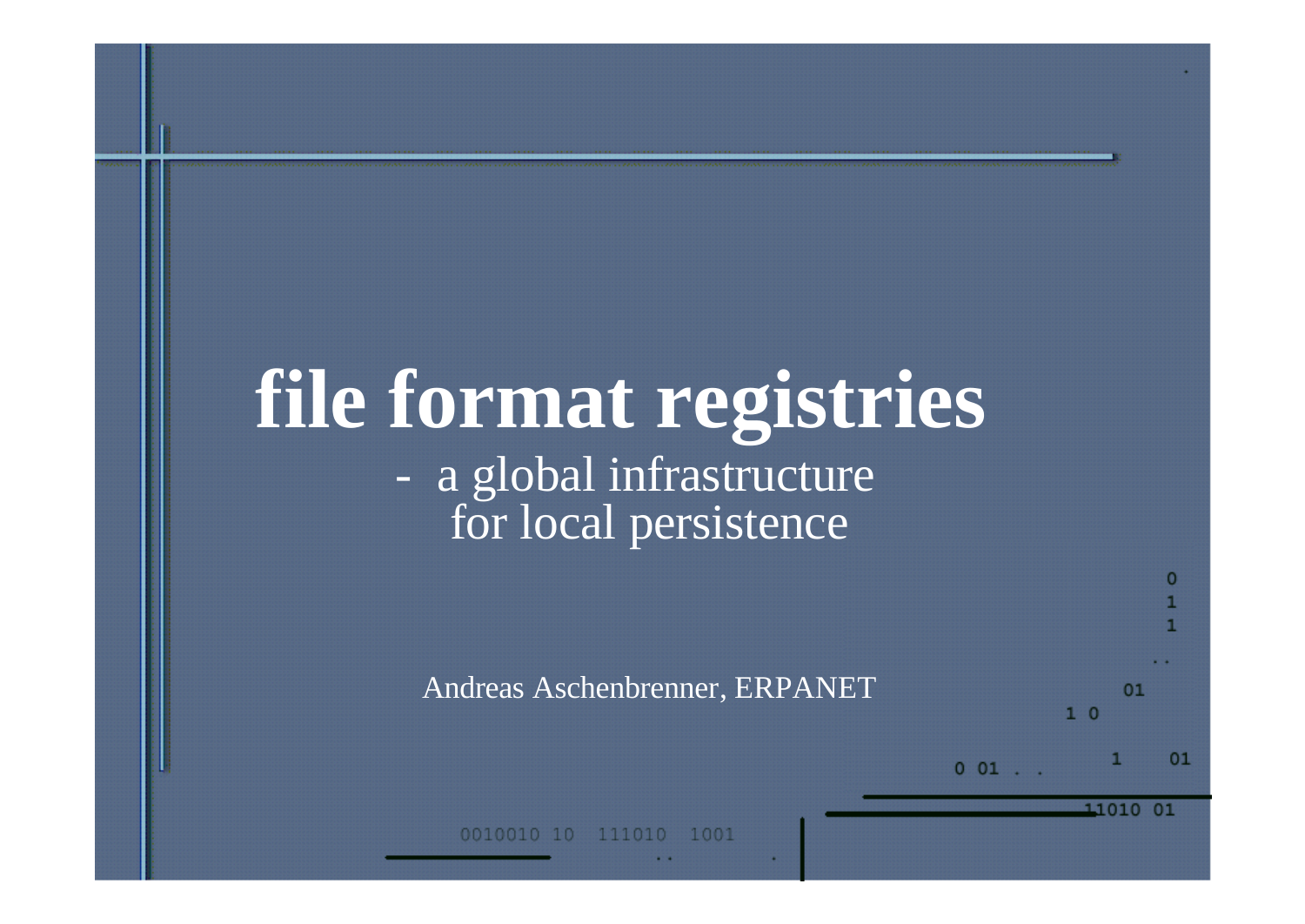#### overview

- motivation
- registry features
- PRONOM
- Global Digital Format Registry

01

1

11010 01

 $10$ 

 $0 01$  . .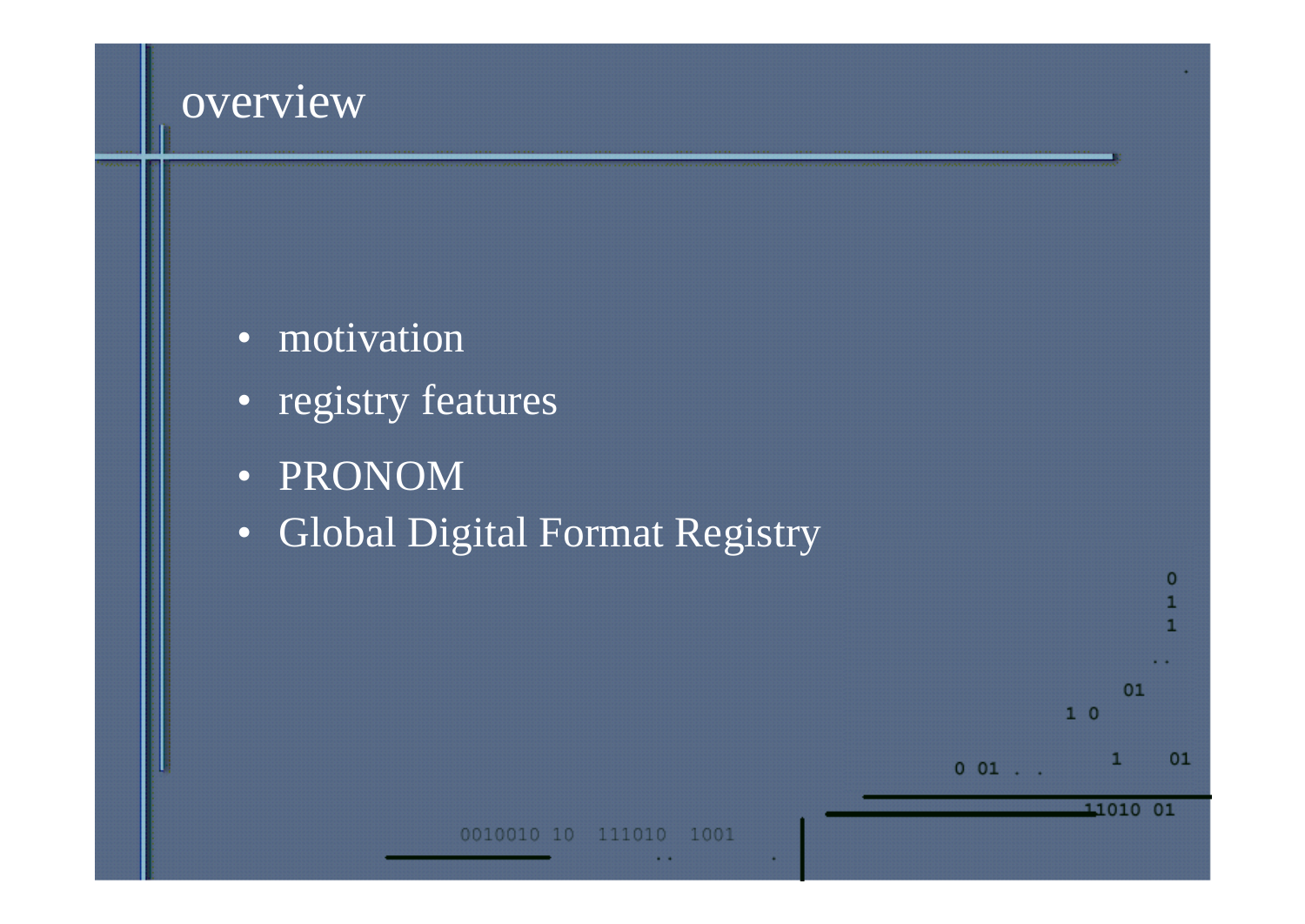#### the shared need

"documentation for hardware and software ... become increasing difficult (and in some cases prove impossible) to locate over time. A concerted effort should be undertaken to collect documentation, ..."

( Ross, Gow: Digital Archaeology, 1999 )

"International cooperation on registration of file formats and their specifications should be supported, preferably through participation in development." ( recommendation, Clausen: Handling File Formats. May 2004. )

DiVA - Digital Scientific Archive Uppsala University Library, Sweden /.

 $001$ .

01

11010 01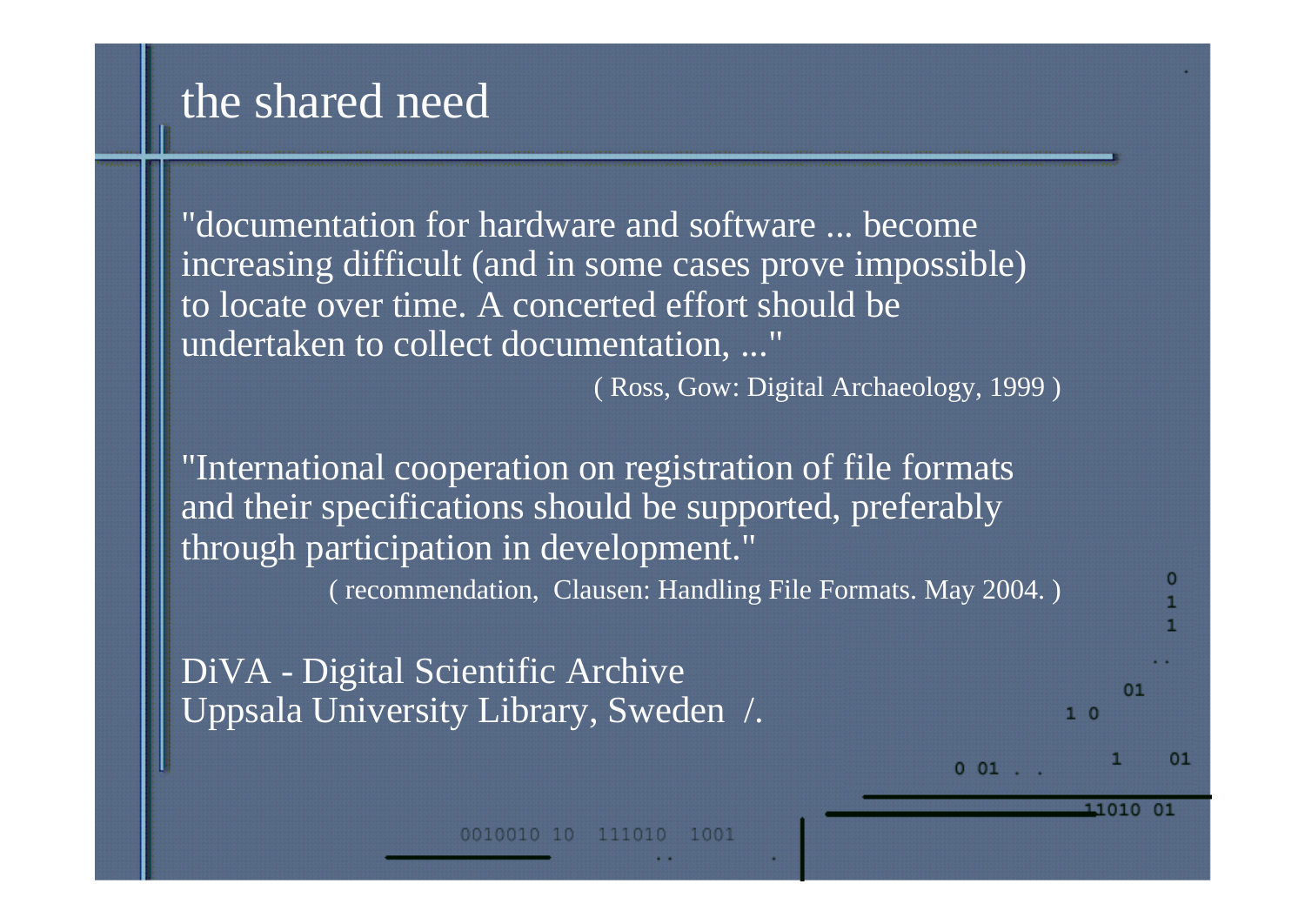# Uppsala XML Schema

<?xml version="1.0" encoding="UTF-8"?>  $\lt$ !-- edited by Uwe Klosa (Uppsala University) --> <xs:schema targetNamespace="http://publications.uu.se/schema/1.0/diva" xmlns:xs="http://www.w3.org/2001/XMLSchema" xmlns="http://publications.uu.se/schema/1.0/diva" elementFormDefault="qualified" version=" $1.0$ ">

<xs:element name="identifiers" type="identifiersType" minOccurs="0">

<xs:annotation>

<xs:documentation>

Identifiers for the manifestation. Here identifiers pointing to a **file format register/dictionary** can be specified (not yet implemented). </xs:documentation>  $\langle x \rangle$ s: annotation $\langle x \rangle$ </xs:element>  $01$ 

( http://publications.uu.se/schema/1.0/diva.xsd )

 $1<sup>0</sup>$ 

 $001$ .

11010 01

0010010 10 111010 1001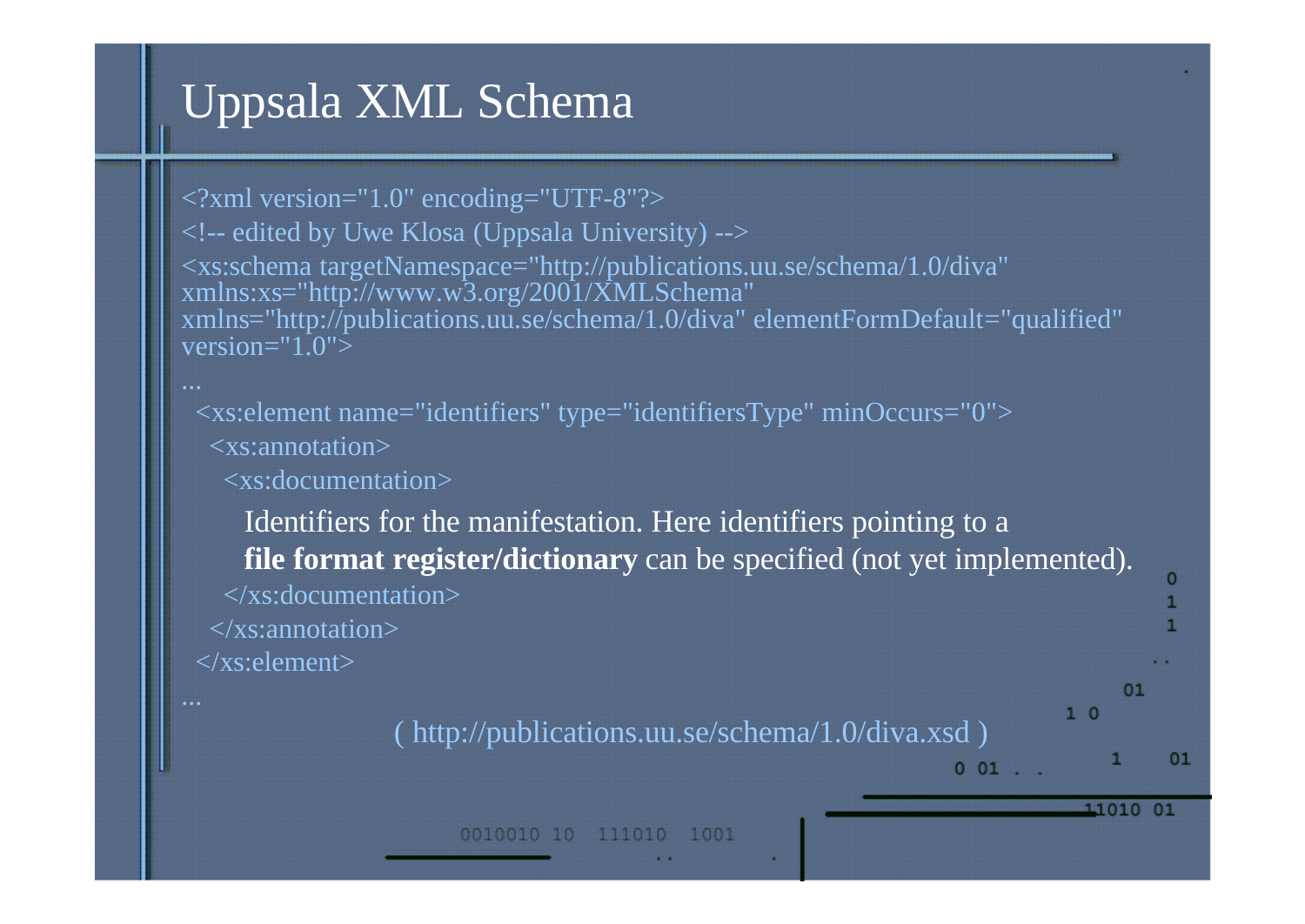#### representation networks



**Representation Information**: The information that maps a Data Object into more meaningful concepts.

**Representation Network**: The set of Representation Information that fully describes the meaning of a Data Object.

> (OAIS Model) Cedars 1999)



 $001$ 

11010 01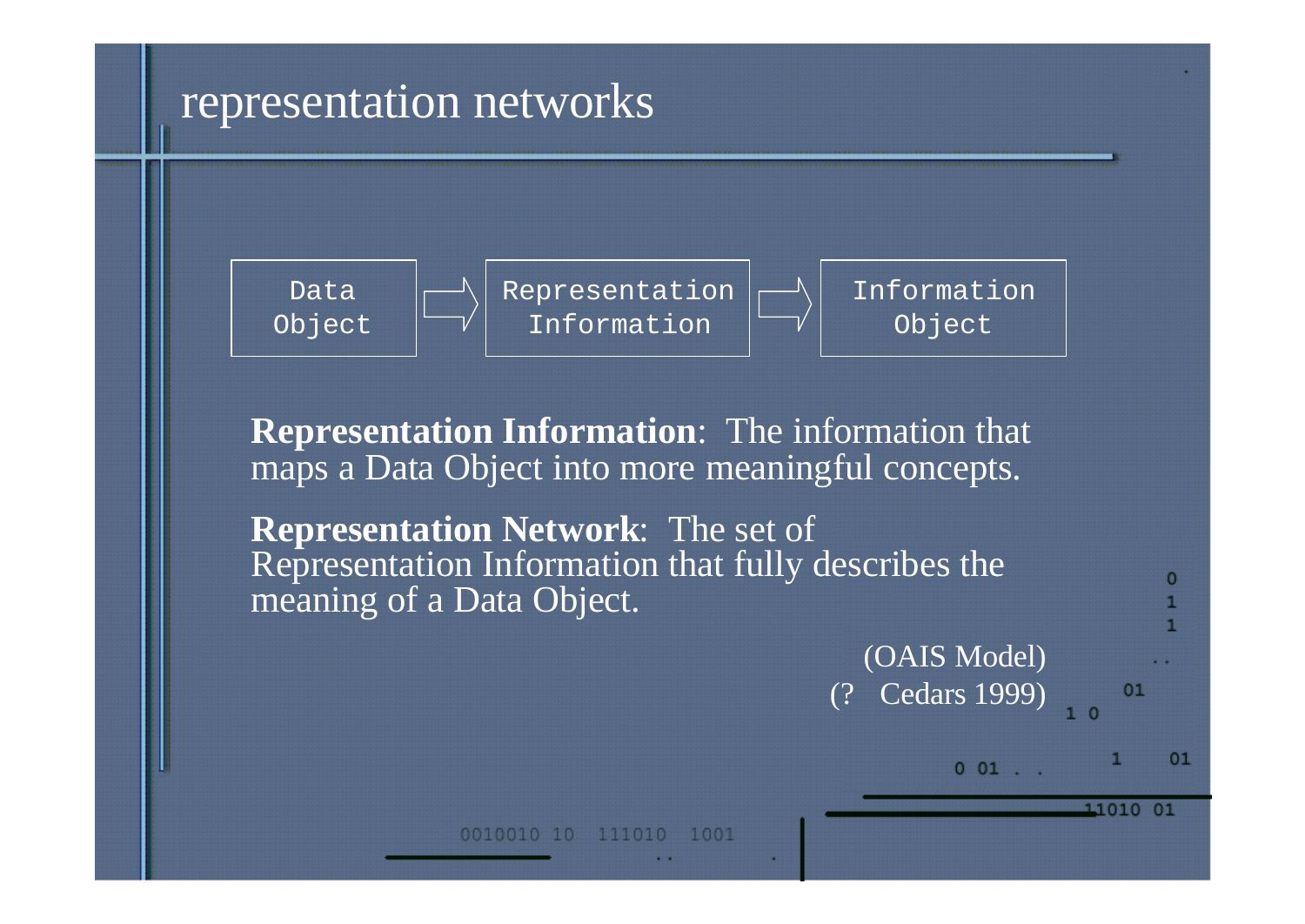### OAIS model

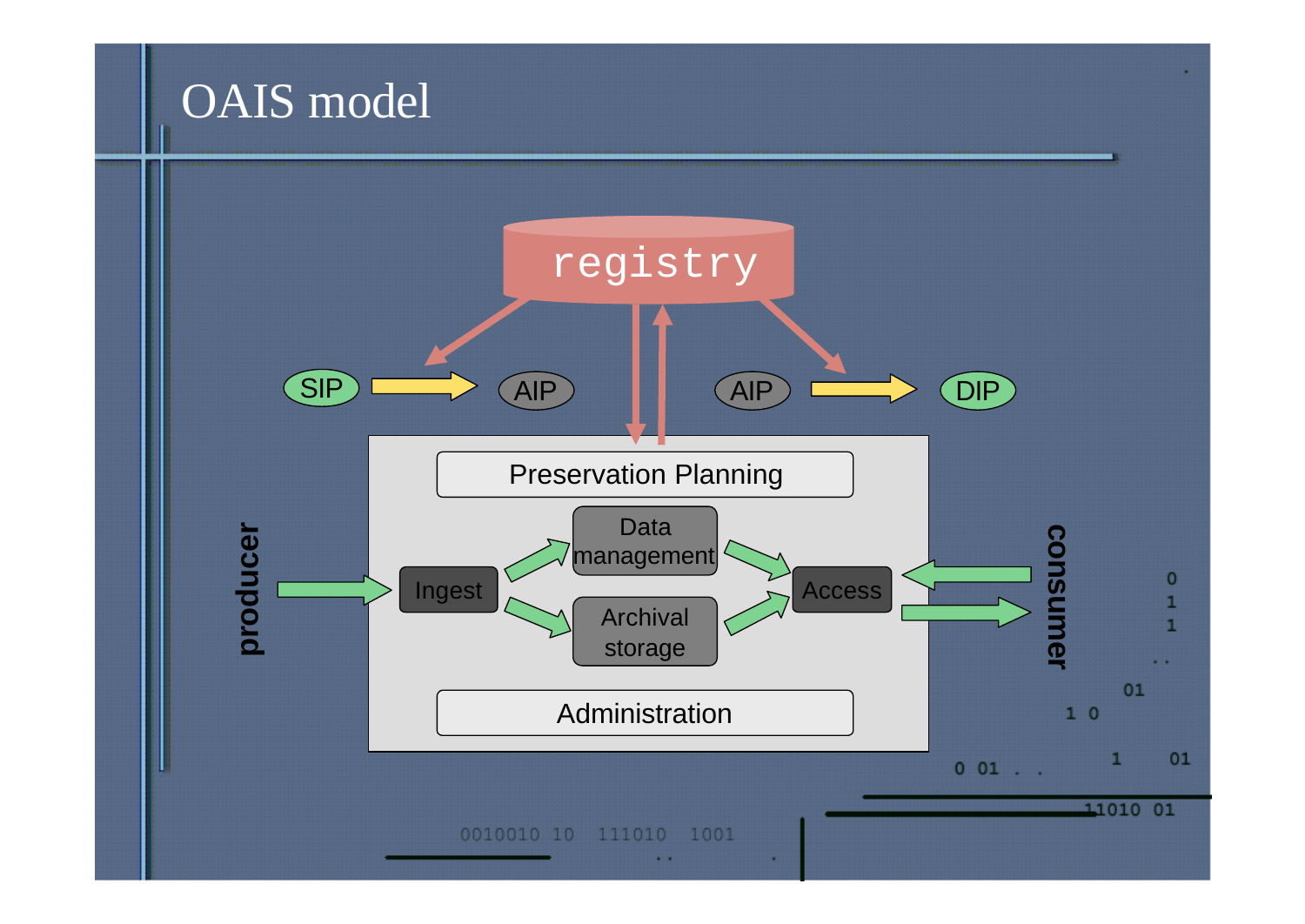#### registry use cases

|  | <b>Identification</b> |  |
|--|-----------------------|--|
|  |                       |  |

– "I have a digital object; what format is it?" **Validation**

– "I have an object purportedly of format *F*; is it?"

**Transformation**

– "I have an object of format *F*, but need *G*; how can I produce it?" **Characterization**

– "I have an object of format *F*; what are its features?"

**Risk assessment**

– "I have an object of format *F*; is at risk of obsolescence?" **Delivery**

– "I have an object of format *F*; how can I render it?"

( Abrams, Seaman: Towards a global digital format registry. IFLA 2003 )

п

 $01$ 

 $1<sub>0</sub>$ 

 $001$ .

11010 01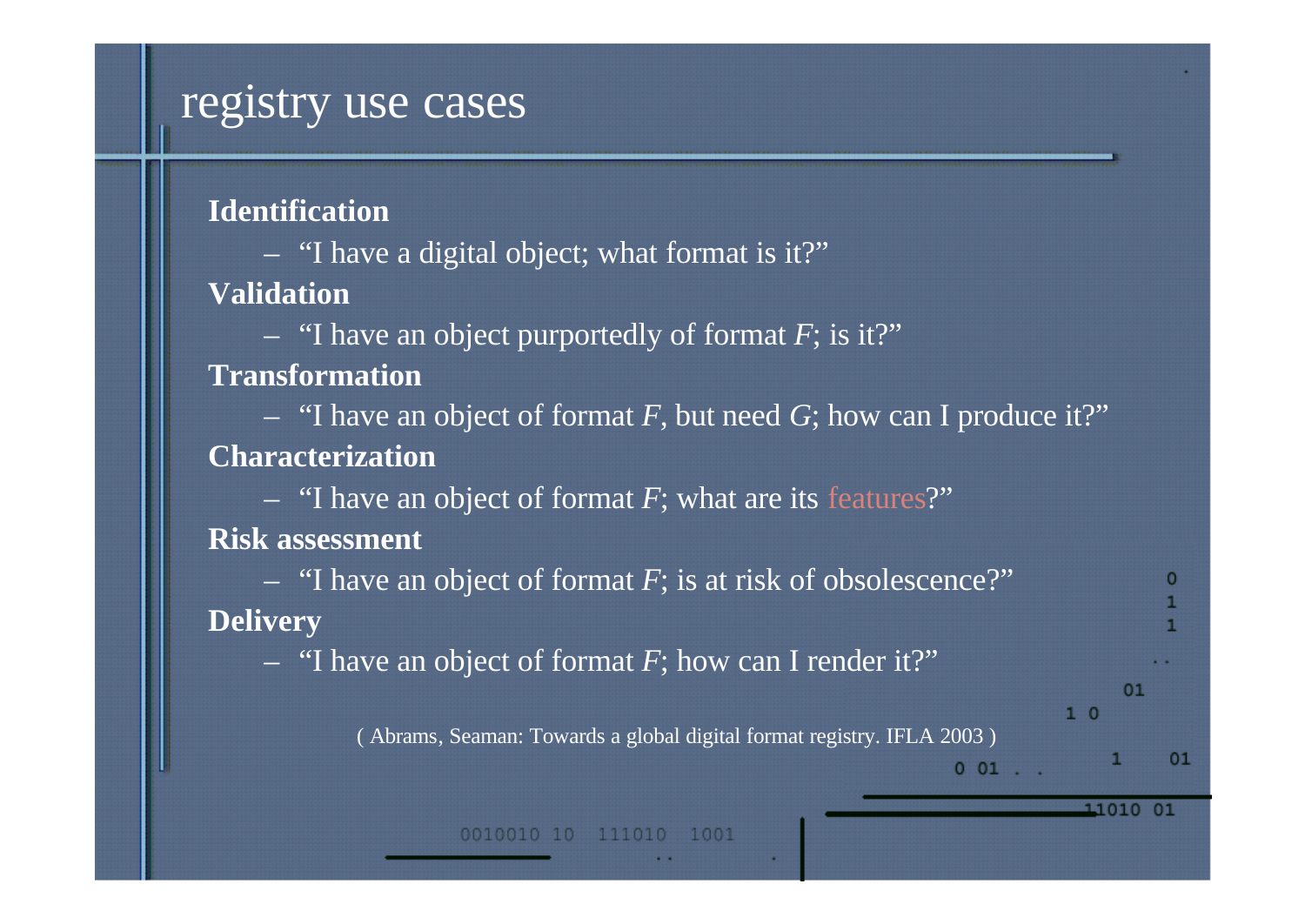### PRONOM

#### \* UK National Archives, 2001

"PRONOM is a resource for anyone requiring impartial and definitive technical information about the file formats used to store electronic records, and the software products that are required to create, render, or migrate these formats."

#### ? operative since March 2002

? opened web access January 2004 550 file formats, 250 software products, and 100 vendors limits access to specifications

(future) services: migration paths, technology watch, format identification  $01$ PRONOM and GDFR complementary  $\Rightarrow$ 

 $001$ .

11010 01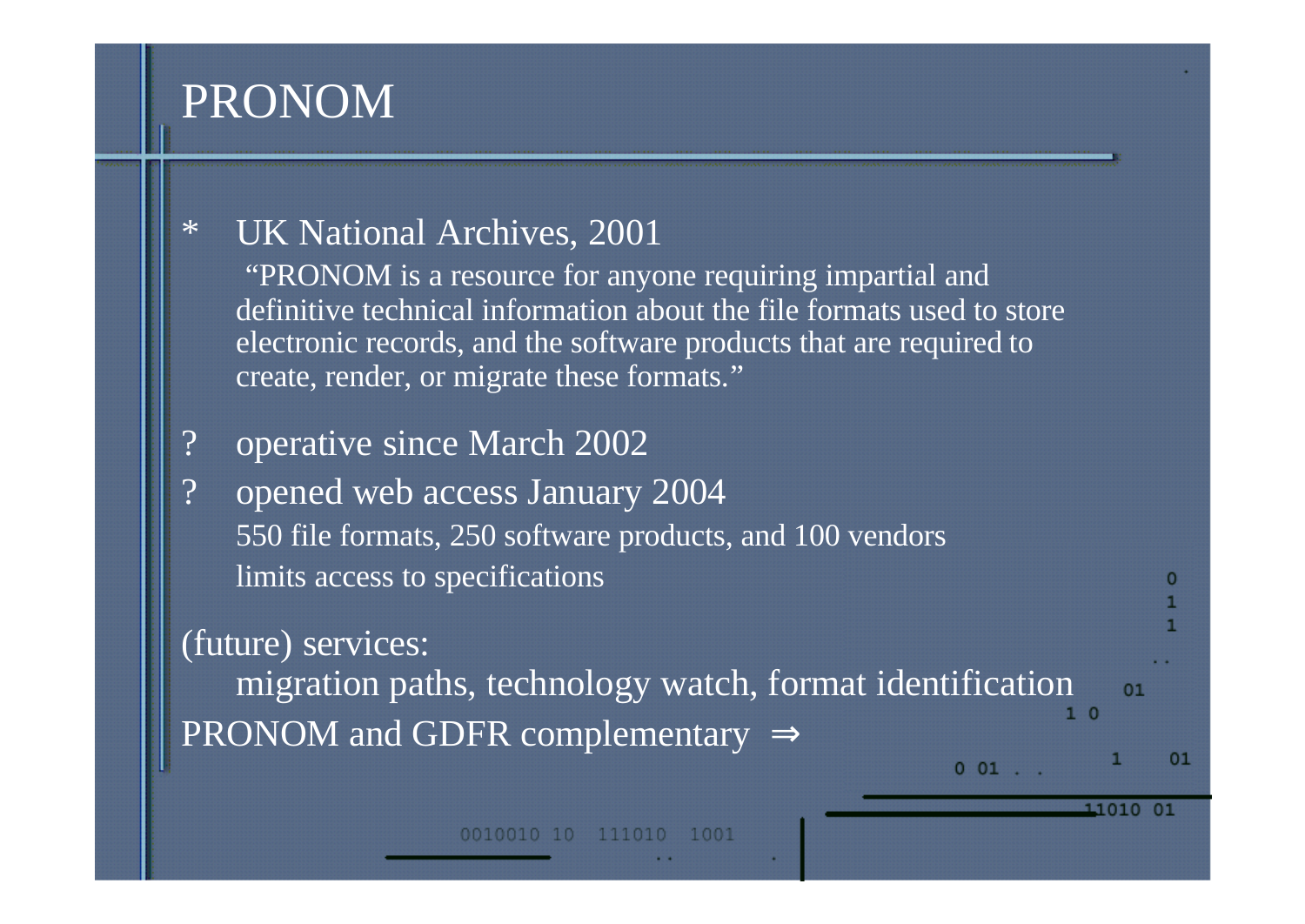### Global Digital Format Registry

#### \* Harvard and MIT, Summer 2002

## *mission statement:* "The registry will maintain persistent, unambiguous bindings between public identifiers for digital formats and representation information for those formats."

 $001$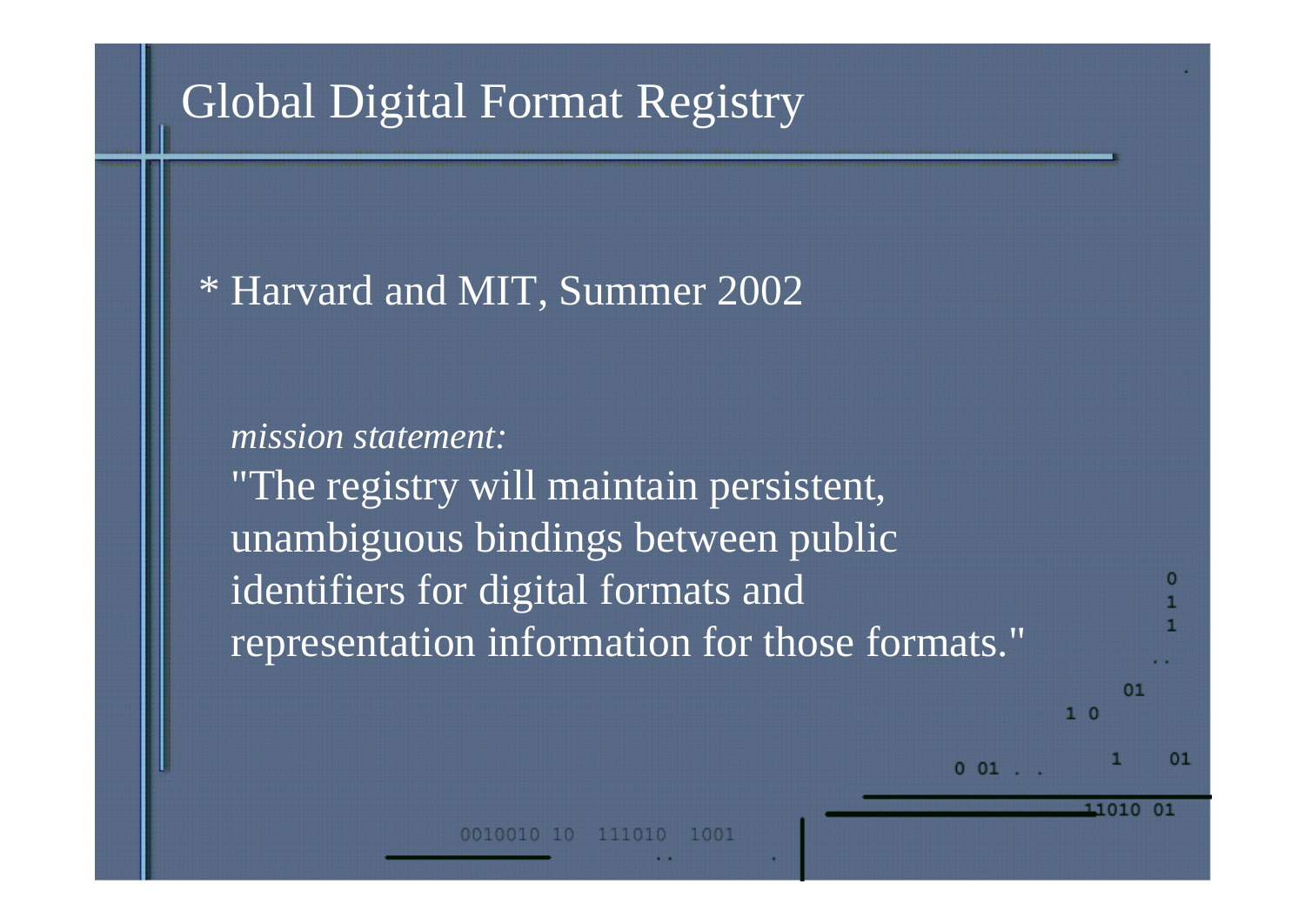### Global Digital Format Registry

Bibliothèque Nationale, France British Library California Digital Library Digital Library Federation Harvard University IETF Internet Architecture Board JISC JSTOR Library of Congress MIT NARA **NIST OCLC** RLG Ad-Hoc Committee

National Archives of Canada National Archives, UK New York University University of Pennsylvania  $01$  $1<sup>0</sup>$ Stanford University  $001$ .

11010 01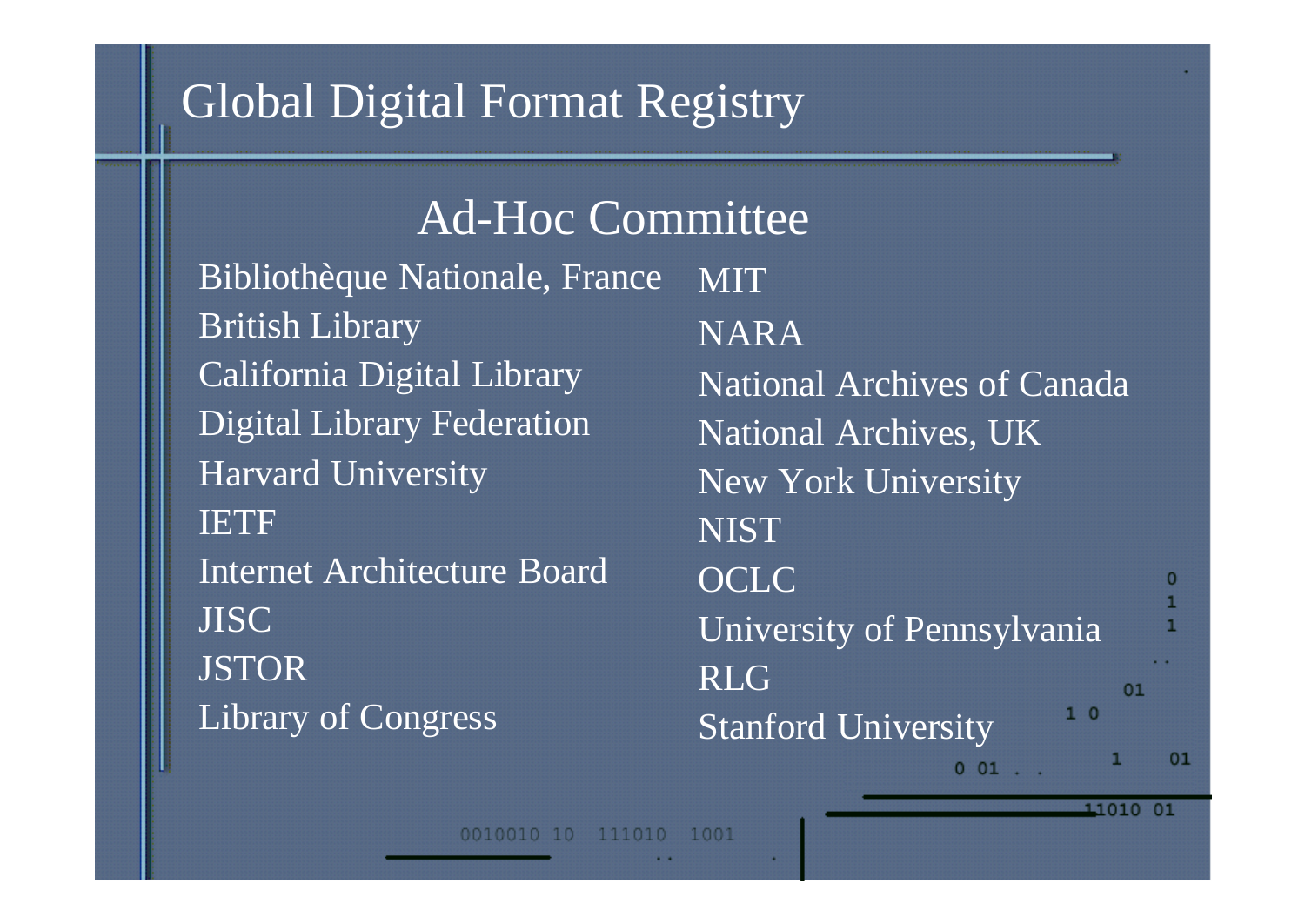## Global Digital Format Registry

design and implementation phase funded through grants

developed data model

- descriptive: identifier, ontology, format relationships,
- characterisation: specification document, signature

#### operational phase

must be *trustworthy* and *sustainable* how to populate and maintain registry? centralised vs distributed registry?

> 111010 1001

 $^{\circ}$ 

11010 01

 $1<sup>0</sup>$ 

 $001$ .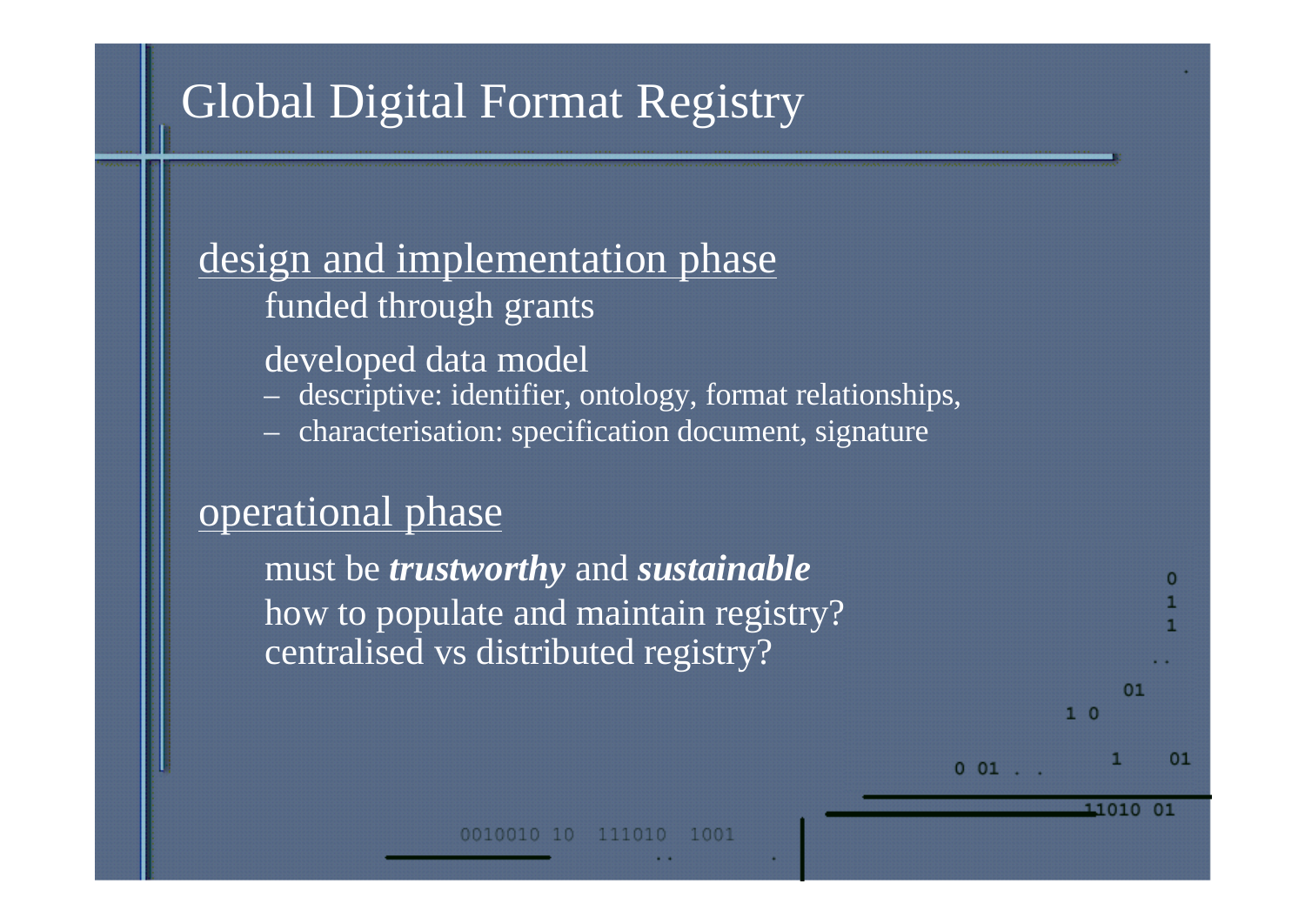#### added value services

conceivable for all use cases listed before and others more

TOM - Typed Object Model model for identifying and describing data formats distributed system of 'type brokers'

#### **JHOVE**

identification, validation, characterisation extensible framework, plug-in architecture

 $0 01$ . 11010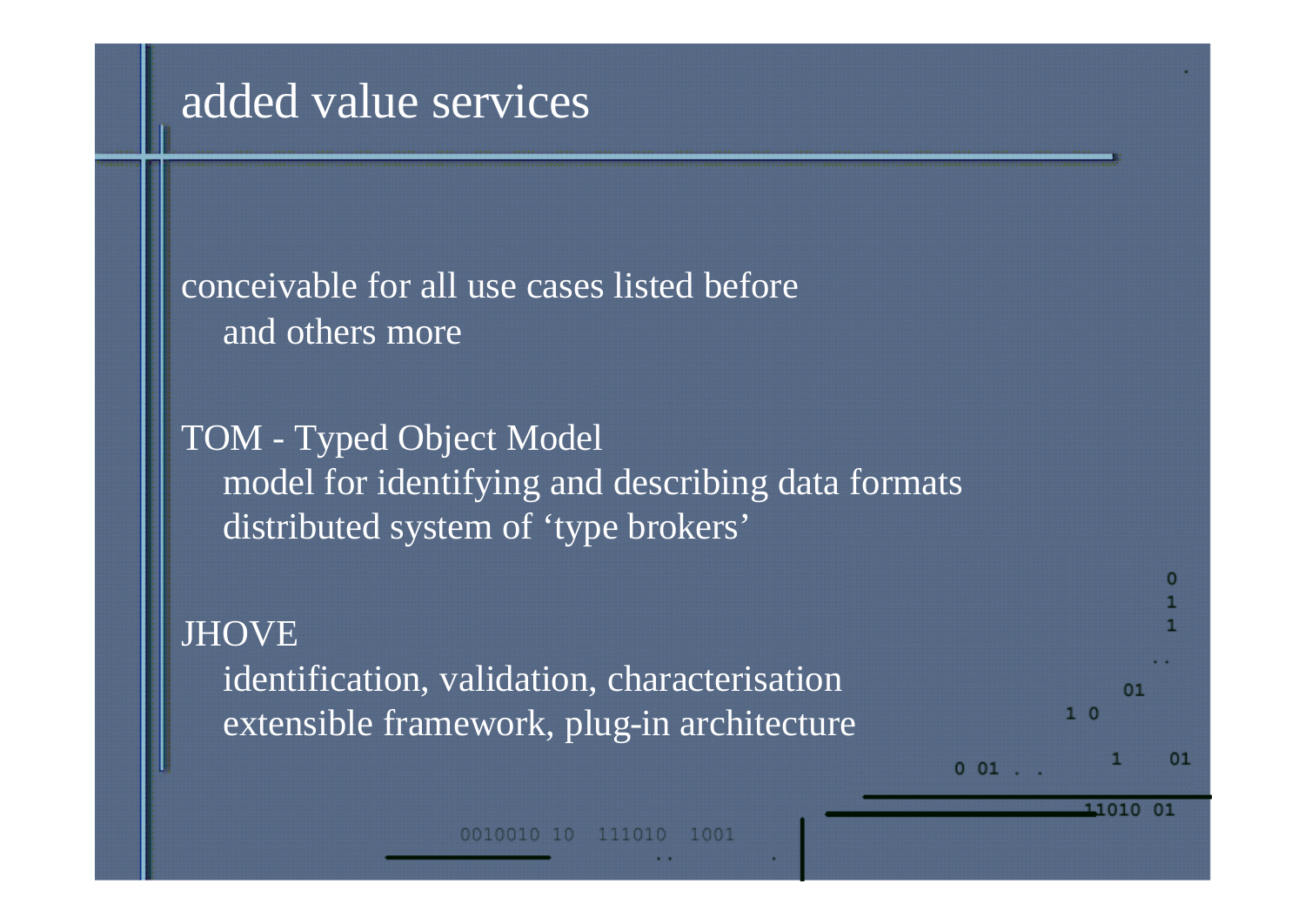### conclusions

- a format registry is an essential component of digital preservation solutions
- a shared concern of preservation initiatives world-wide
- operational model can build on myriad of existing expertise in adjacent areas (JHove, TOM, OASIS/ebXML Registry Information Model, etc)
- governance of an international registry is key; towards a trusted registry
- collaborative registry could become core of an international infrastructure for digital preservation
- how to make the gears of the clockwork interconnect?
	- preservation metadata
	- unique, persistent identifiers for registry information

11010 01

 $1<sub>0</sub>$ 

 $001$ .